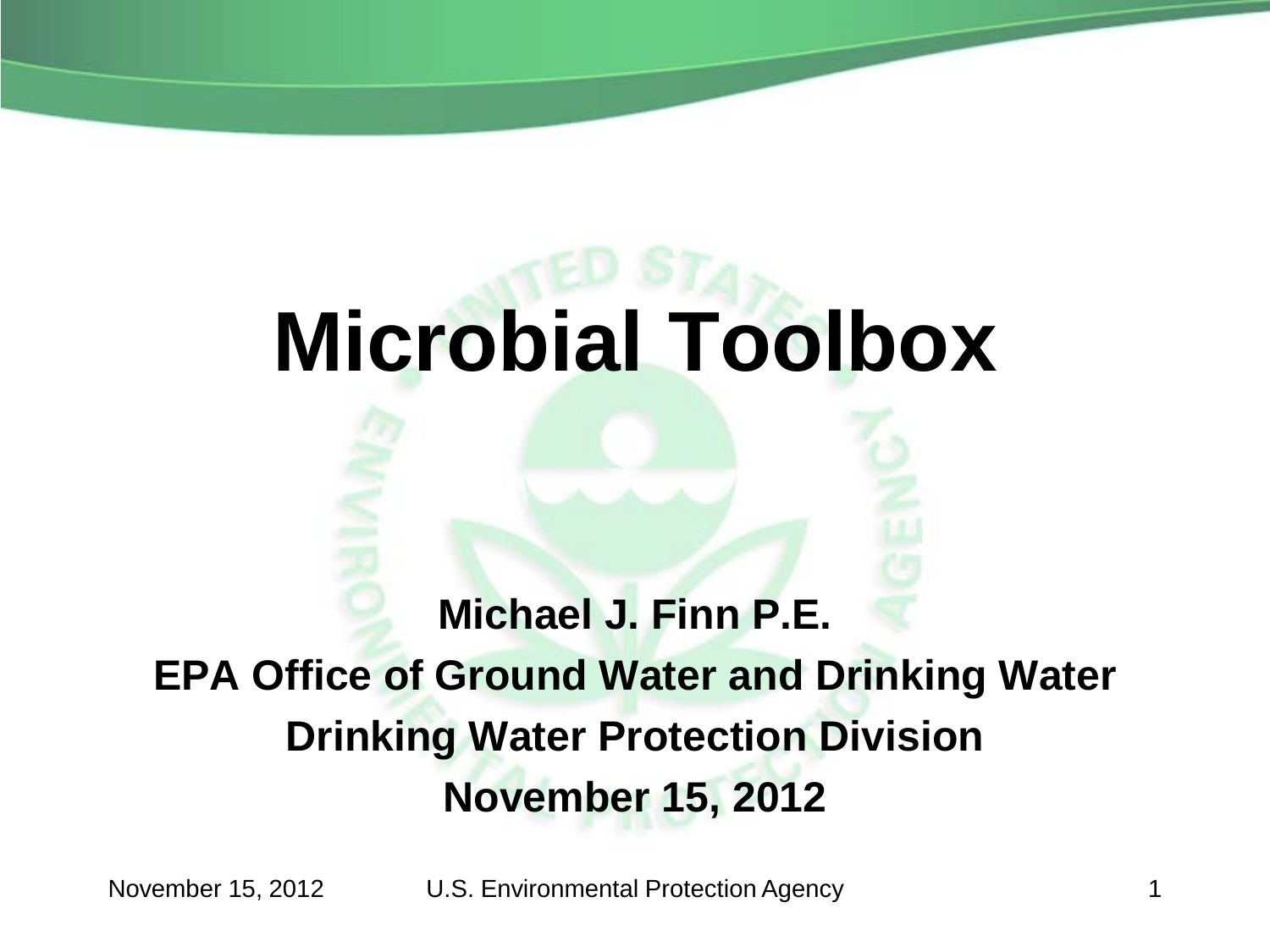

## **Outline**

- Basis for required treatment
- Overview of toolbox tools
- Current information on existing toolbox tools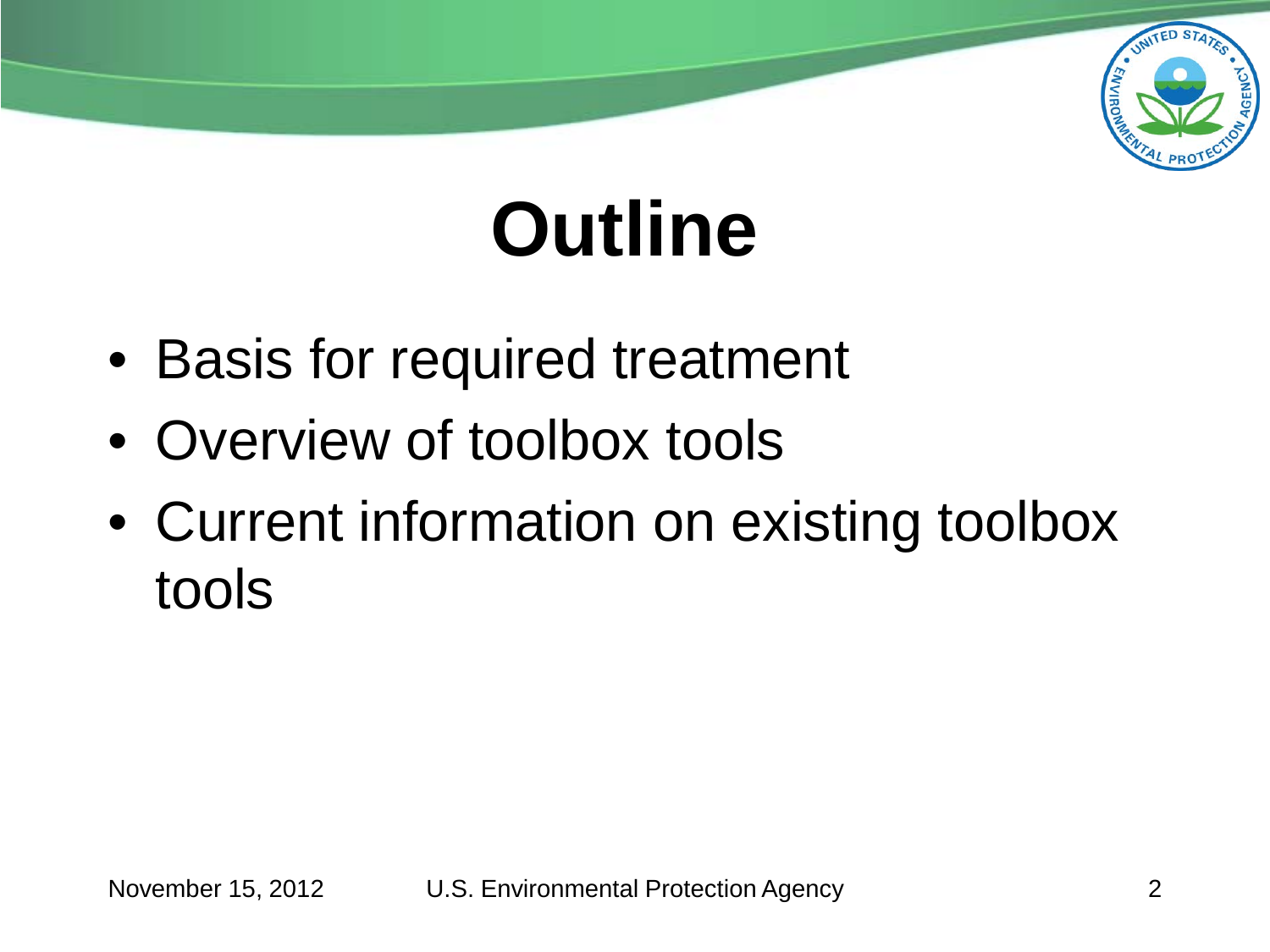

### **Basis for Required Treatment**

- The 1996 SDWA Amendments required EPA to address risk from *Cryptosporidium*.
- Source water monitoring identified systems that are more vulnerable to *Cryptosporidium* contamination. Systems may be required to provide additional treatment.
- Amount of additional treatment depends on the level of *Cryptosporidium* detected
	- Below 0.075 oocysts/liter no additional treatment (Bin 1)
	- 0.075 to < 1.0 oocysts/liter need 1.0 1.5 log additional treatment (Bin 2)
	- 1.0 to < 3.0 oocysts/ liter need 2.0 2.5 log additional treatment (Bin 3)
	- 3.0 or more oocysts/liter need 2.5 3.0 log additional treatment (Bin 4)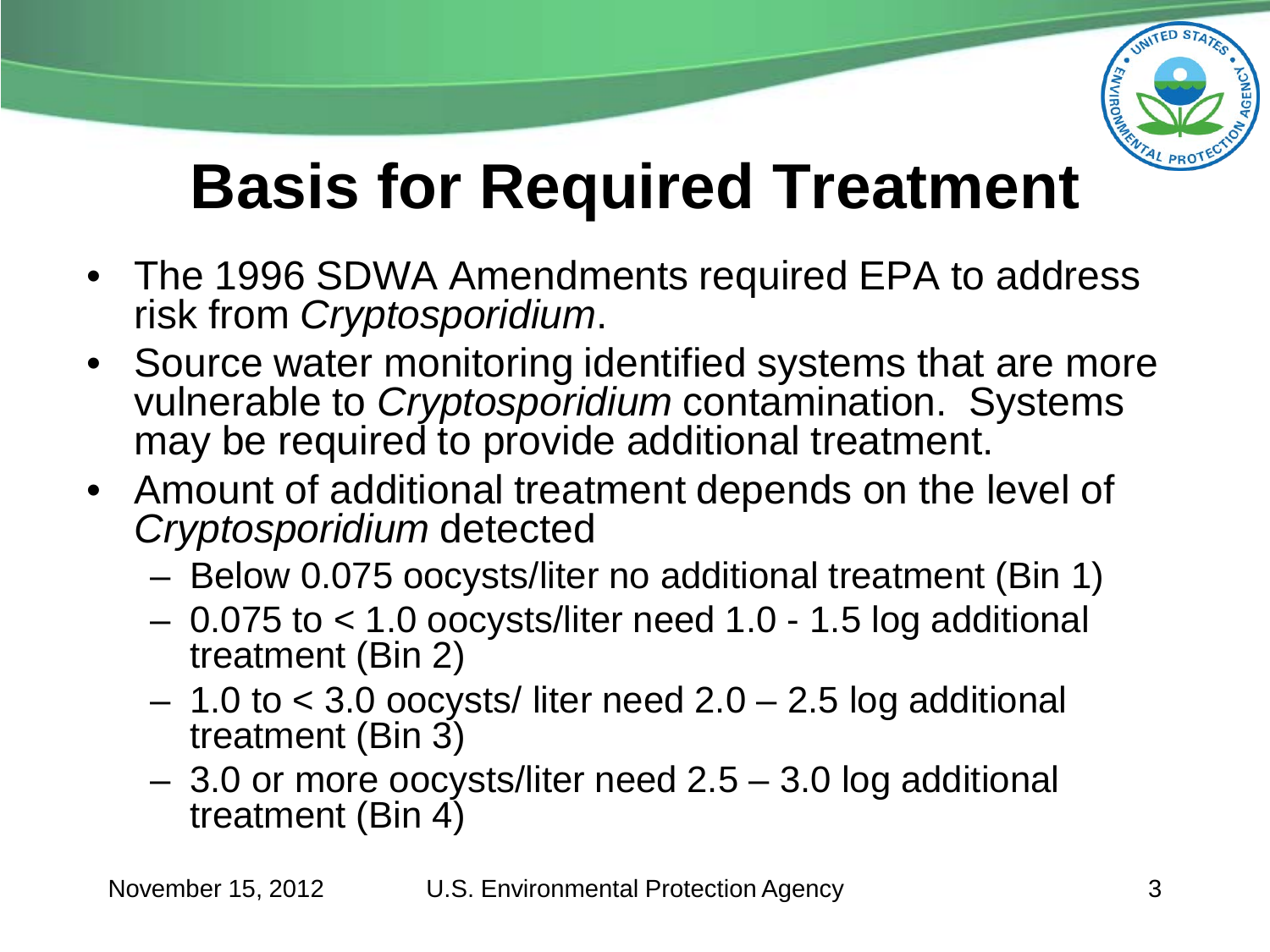

## **Overview of Toolbox Tools**

- Source Toolbox Components
	- Watershed Control Program
		- 0.5 log credit for filtered sources
		- Unfiltered systems not eligible for credit
	- Alternative Source/Intake Management
		- No prescribed credit
		- Simultaneous monitoring for treatment bin classification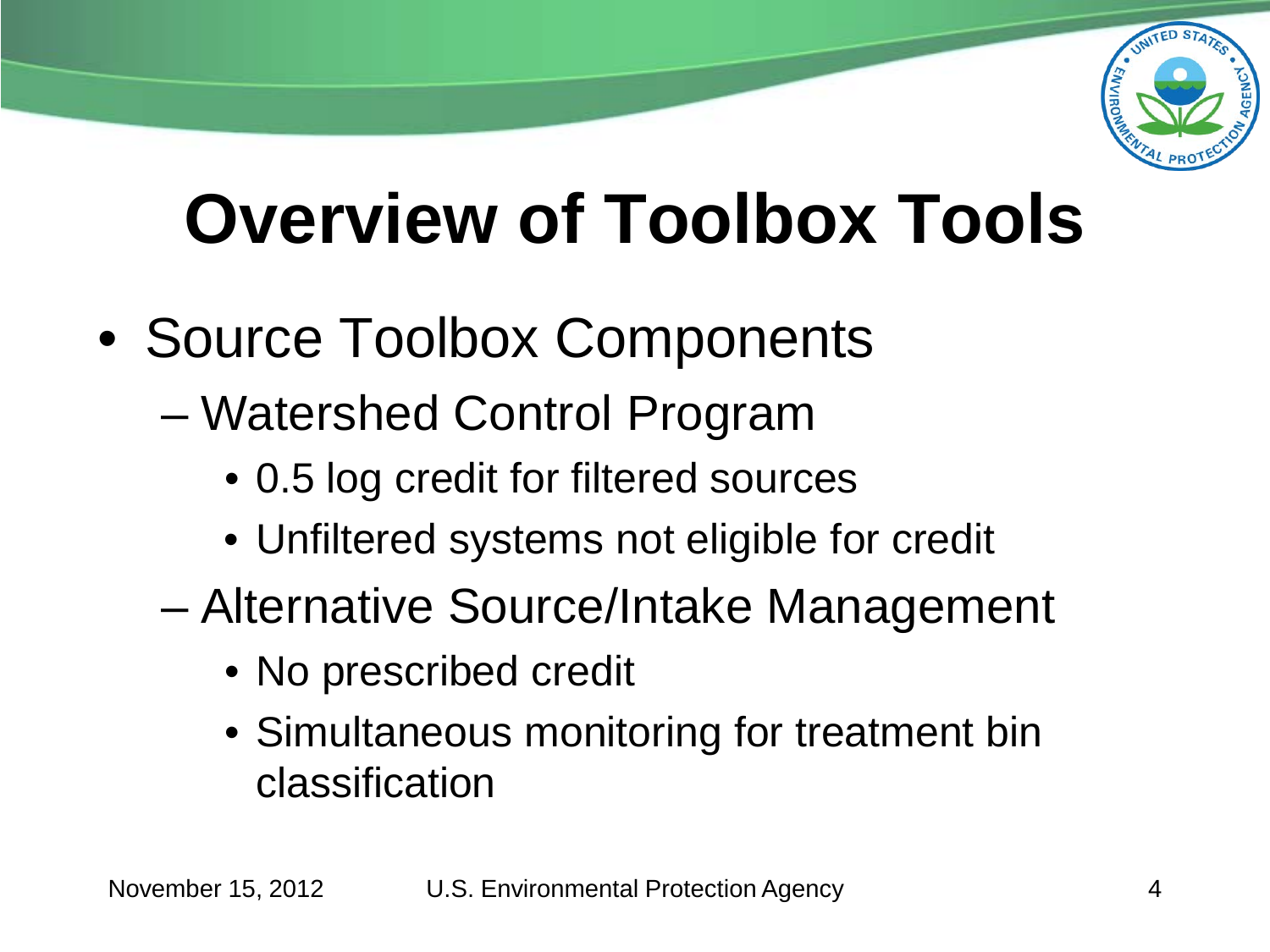

- Pre-Filtration Toolbox Components
	- Pre-sedimentation basin with coagulation
		- 0.5 log-credit for systems achieving 0.5 log turbidity reduction or state approved criteria
		- Basins must be operated continuously with coagulant addition and all plant flow must pass through the basin
	- Two-Stage Lime Softening
		- 0.5-log credit for two-stage softening where chemical additional and hardness precipitation occur in both stages.
		- All plant flow must pass through both stages
	- Bank Filtration
		- 0.5-log credit for 25-foot setback; 1.0-log credit for 50-foot setback
		- Aquifer must be unconsolidated sand containing at least 10 percent fines; average turbidity in wells must be less than 1 NTU
		- Systems using wells followed by filtration when conducting source water monitoring must sample the well to determine bin classification and are not eligible for additional credit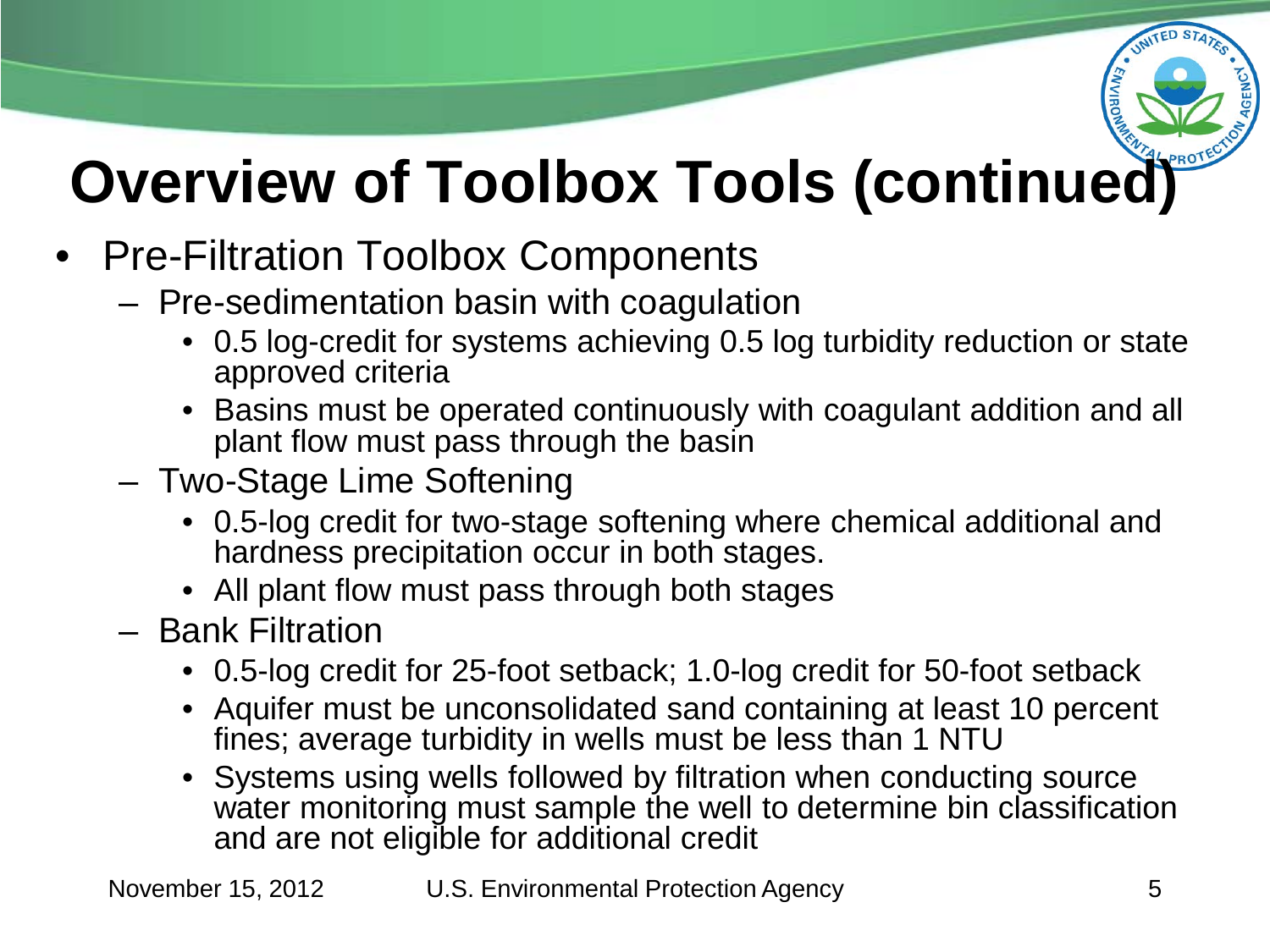

- Treatment Performance Toolbox Components
	- Combined Filter Performance
		- 0.5-log credit for combined filter effluent turbidity  $\leq$  0.15 NTU in at least 95 % of measurements each month
	- Individual Filter Performance
		- 0.5-log credit (in addition to 0.5-log combined filter performance credit) if individual filter effluent turbidity < 0.15 NTU in at least 95 % of samples each month in each filter and is never > 0.3 NTU in two consecutive measurements in any filter
	- Demonstration of Performance
		- Credit awarded to unit process or treatment train based on a demonstration to the state with a state-approved protocol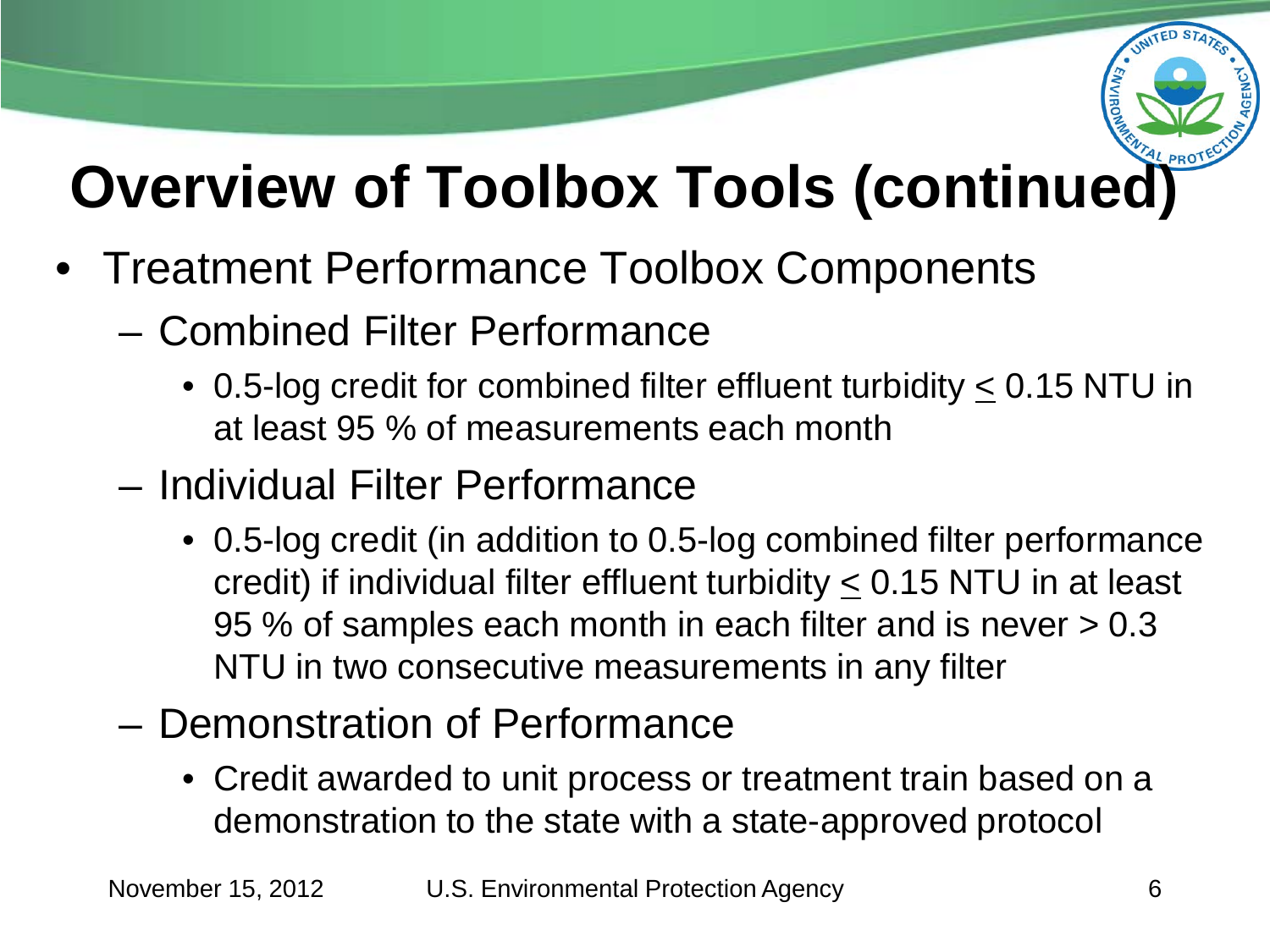

- Additional Filtration Toolbox Options
	- Bag or Cartridge Filters (Individual)
		- Up to 2-log credit based on the removal efficiency demonstrated during challenge testing with a 1.0-log factor of safety
	- Bag or Cartridge Filters (In Series)
		- Up to 2.5-log credit based on the removal efficiency demonstrated during challenge testing with a 0.5-log factor of safety
	- Membrane Filtration
		- Log credit equivalent to removal efficiency demonstrated in challenge test for device if supported by direct integrity testing
	- Second Stage Filtration
		- 0.5-log credit for second separate granular media filtration stage if treatment train includes coagulation prior to first filter
	- Slow Sand Filters
		- 2.5-log credit as a secondary filtration step; 3.0-log credit as a primary filtration process; No prior chlorination for either option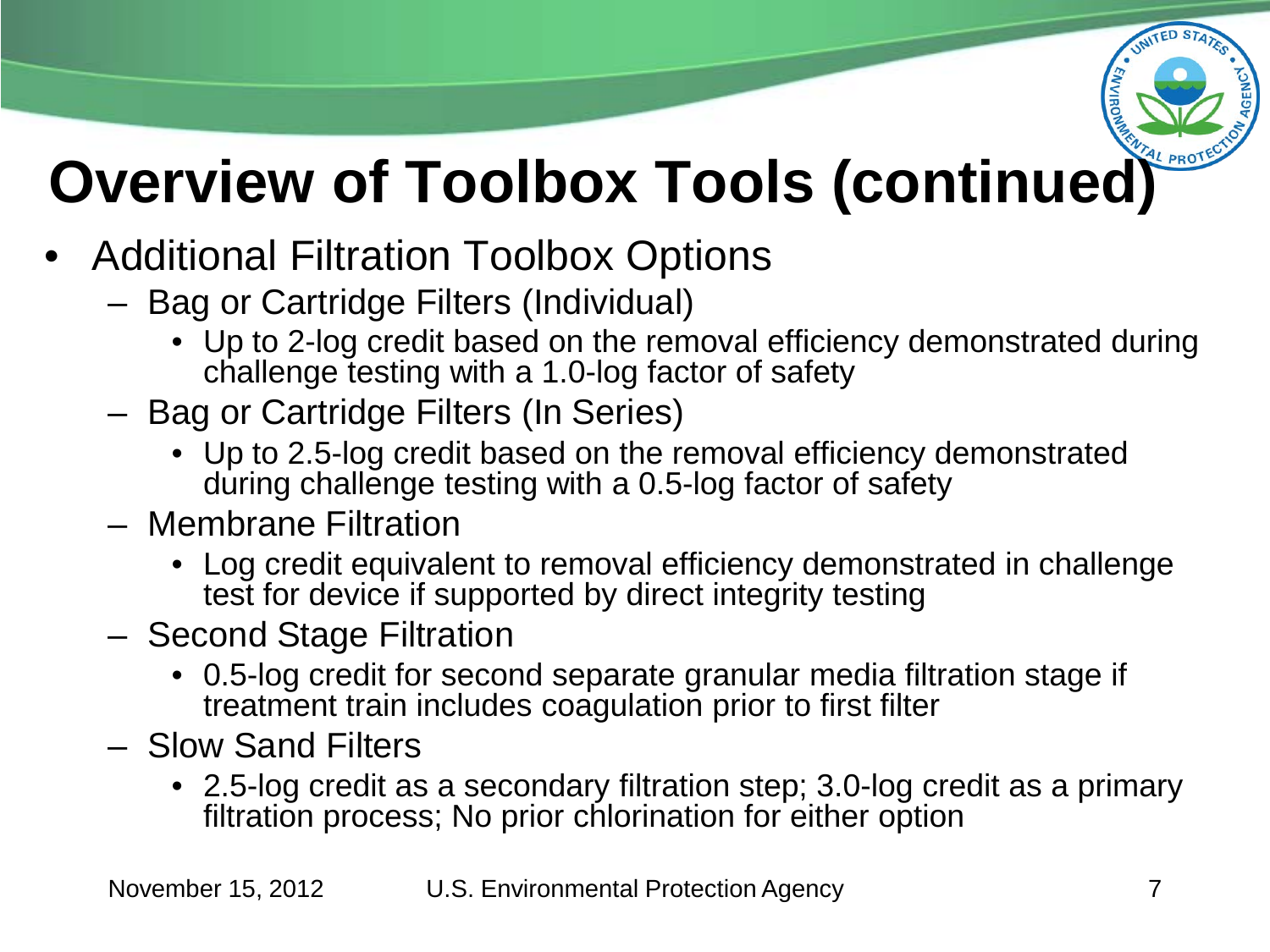

- Inactivation Toolbox Components
	- Chlorine Dioxide
		- Log credit based on measured CT in relation to CT table
	- Ozone
		- Log credit based on measured CT in relation to CT table
	- UV
		- Log credit based on validated UV dose in relation to UV dose table
		- Reactor validation testing required to establish UV dose and associated operating conditions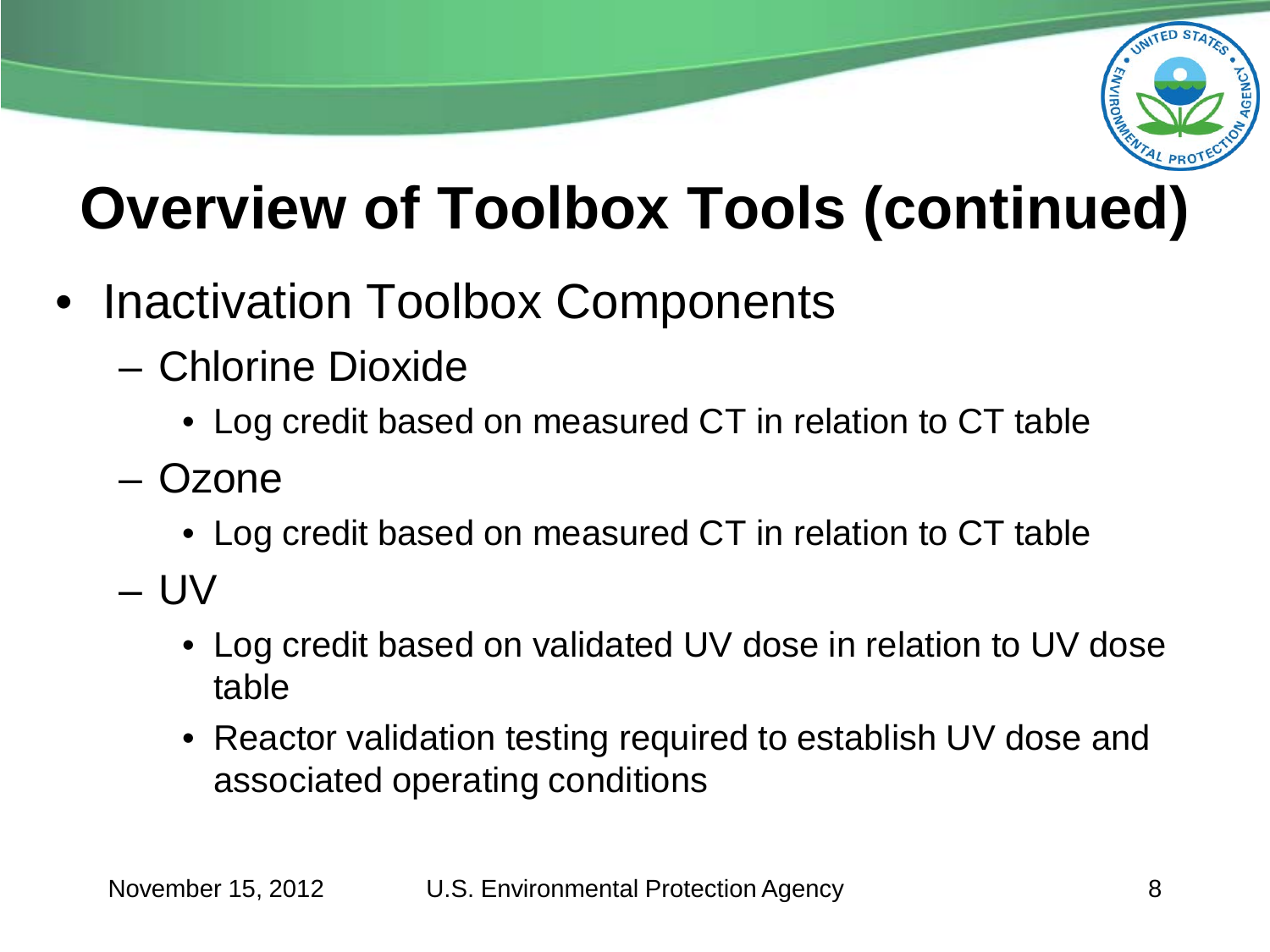#### Summary of Toolbox Technology Usage

| <b>Toolbox Options</b>                                    | Percentage of systems using the tool* |
|-----------------------------------------------------------|---------------------------------------|
| Watershed Control Program                                 | 10.4%                                 |
| Alternative Intake/Source Management                      | 3.1%                                  |
| Pre-sedimentation basin with coagulation                  | 2.1%                                  |
| Two-Stage Lime Softening                                  | No information available              |
| <b>River Bank Filtration</b>                              | 3.1%                                  |
| Combined Filter Performance/Individual Filter Performance | 37.5%/34.4%                           |
| Filter Optimization (?)                                   | 3.1%                                  |
| Demonstration of Performance                              | 3.1%                                  |
| Bag or Cartridge Filters (Individual or In series)        | 1.0%                                  |
| <b>Membrane Filtration</b>                                | 15.6%                                 |
| Second Stage Filtration                                   | 1.0%                                  |
| <b>Slow Sand Filters</b>                                  | No information available              |
| <b>Chlorine Dioxide</b>                                   | 1.0%                                  |
| Ozone                                                     | 2.1%                                  |
| UV                                                        | 19.8%                                 |

\*Percentage of 96 PWSs using specific tools based on information obtained from the EPA Regions and States. Some PWS reports indicate they plan to use a particular tool or that they use a tool but not it's unclear whether they claim credit for LT2 compliance purposes.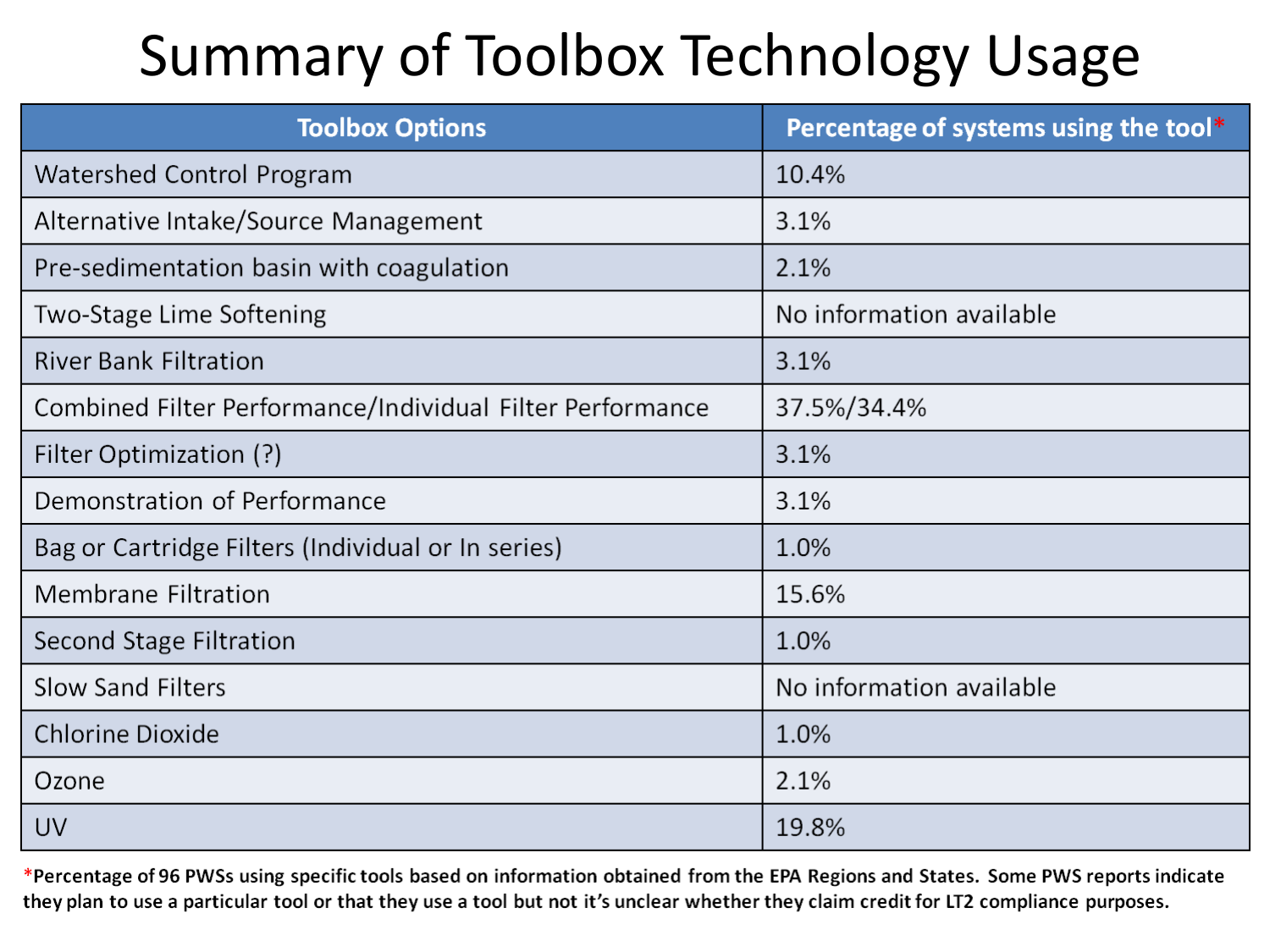

### **Current Information on Existing Toolbox Tools**

- UV disinfection
	- New options for reactor validation
		- Some potential new challenge microorganisms have been identified (e.g., *Bacillus pumilus*)
		- Some studies have demonstrated that Computational Fluid Dynamics modeling can be effective for reactor validation
	- Medium pressure UV
		- Several studies have demonstrated lower UV doses required for virus inactivation with medium pressure UV than low pressure UV
		- Low wavelengths issues currently under investigation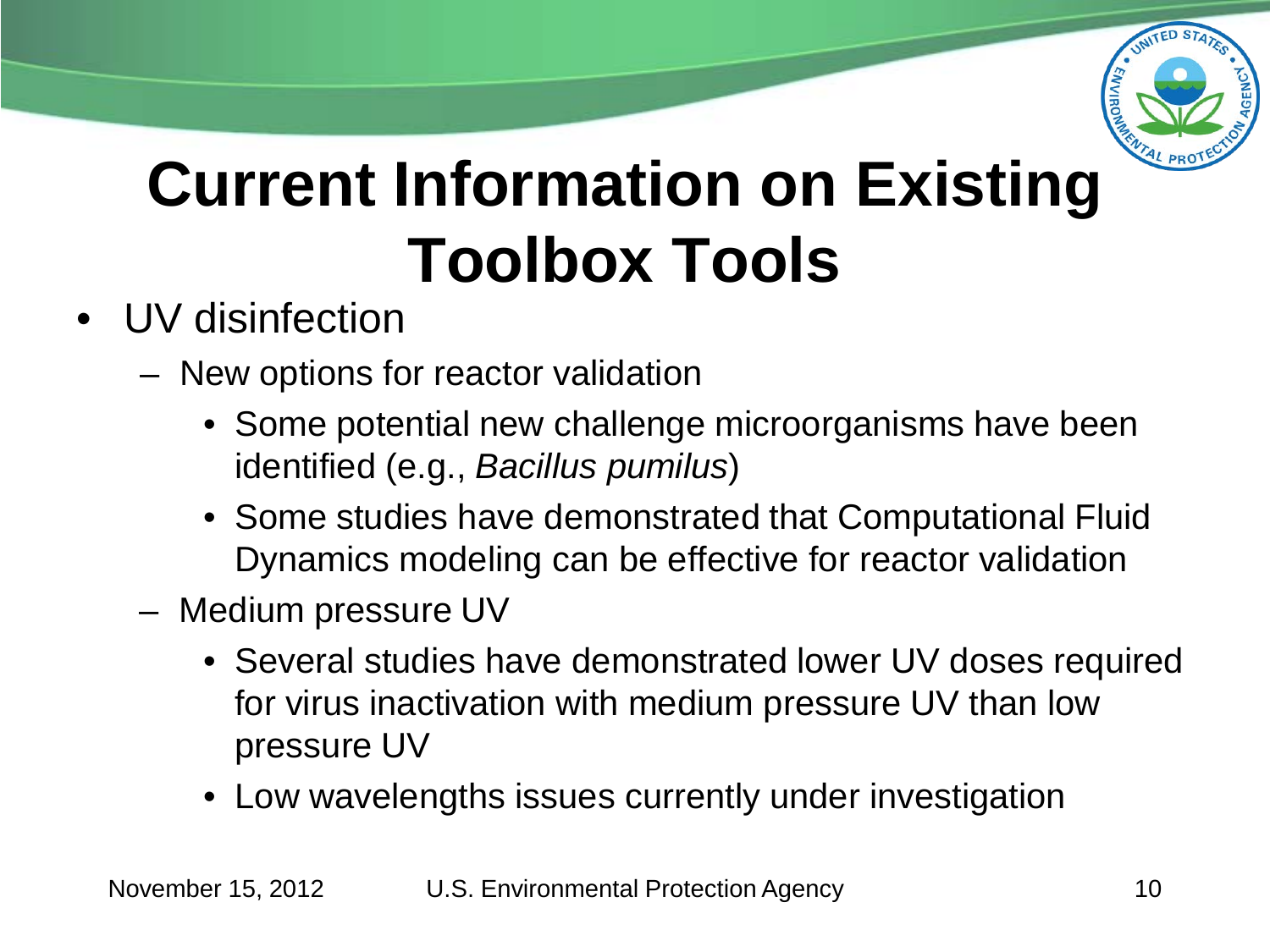

#### **Current Information on Existing Toolbox Tools (continued)**

- River Bank Filtration (RBF)
	- A household intervention epidemiology study of consumers (55+ years old) found that AGI risks still exist in water undergoing RBF and meeting all Federal, state and local standards
	- A study is exploring if it's scientifically feasible to demonstrate *Cryptosporidium* removal performance credit greater than 2-3 log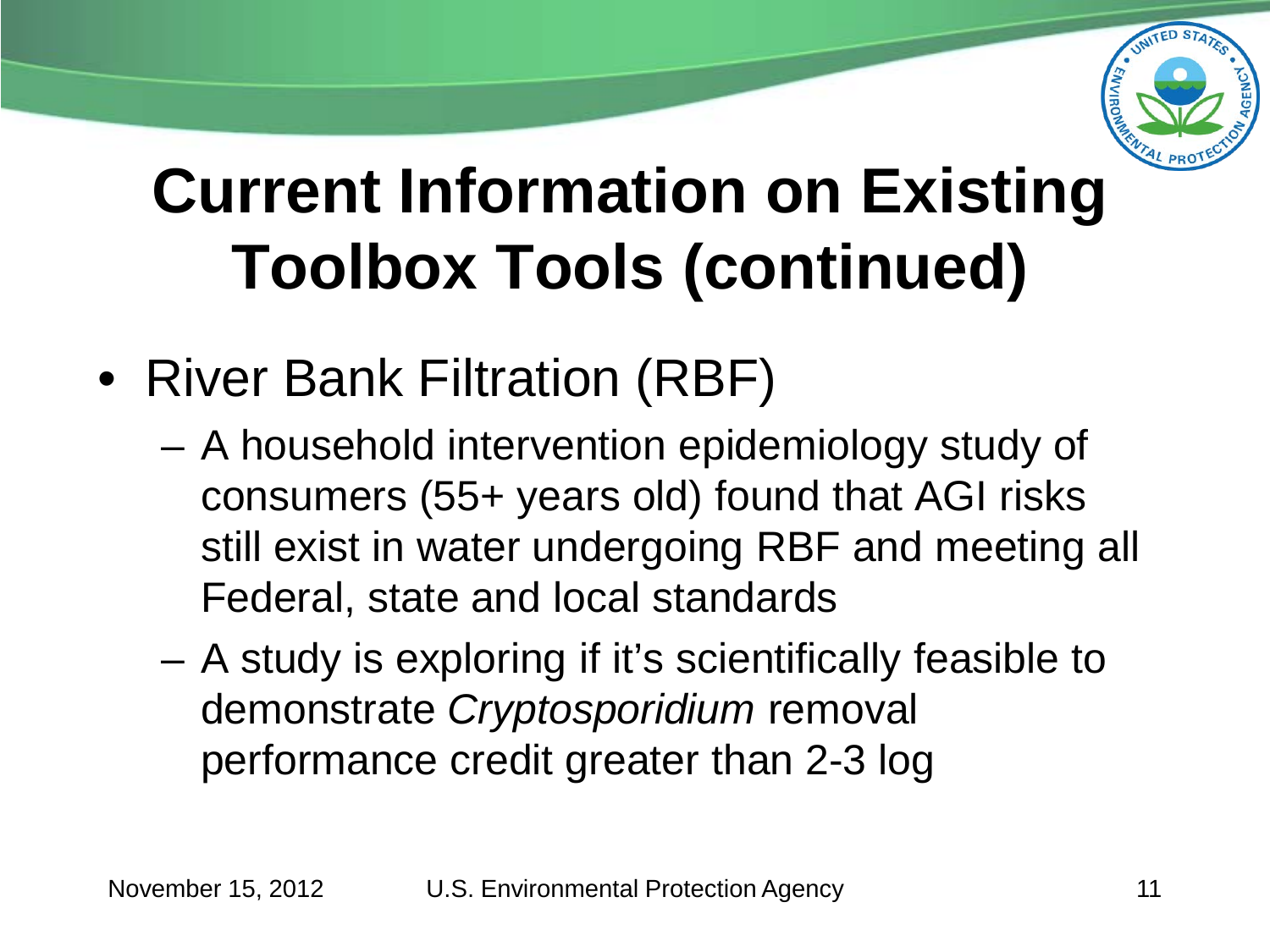

#### **Current Information on Existing Toolbox Tools (continued)**

- Other toolbox tools with information to be evaluated
	- Intake Management research on models used to determine best location and depth of intakes
	- Membrane Filtration removals achieved are dependent on type of membrane, test organism, water quality and operational conditions. Applicability to ceramic membranes being investigated.
	- Slow Sand Filters Pilot- and full-scale studies identified key design and operational parameters
	- Chlorine Dioxide *Cryptosporidium* inactivation dependent on pH, temperature and microbial lineage
	- Ozone at least one study has shown ozone to be an effective disinfectant for inactivation of *Cryptosporidium*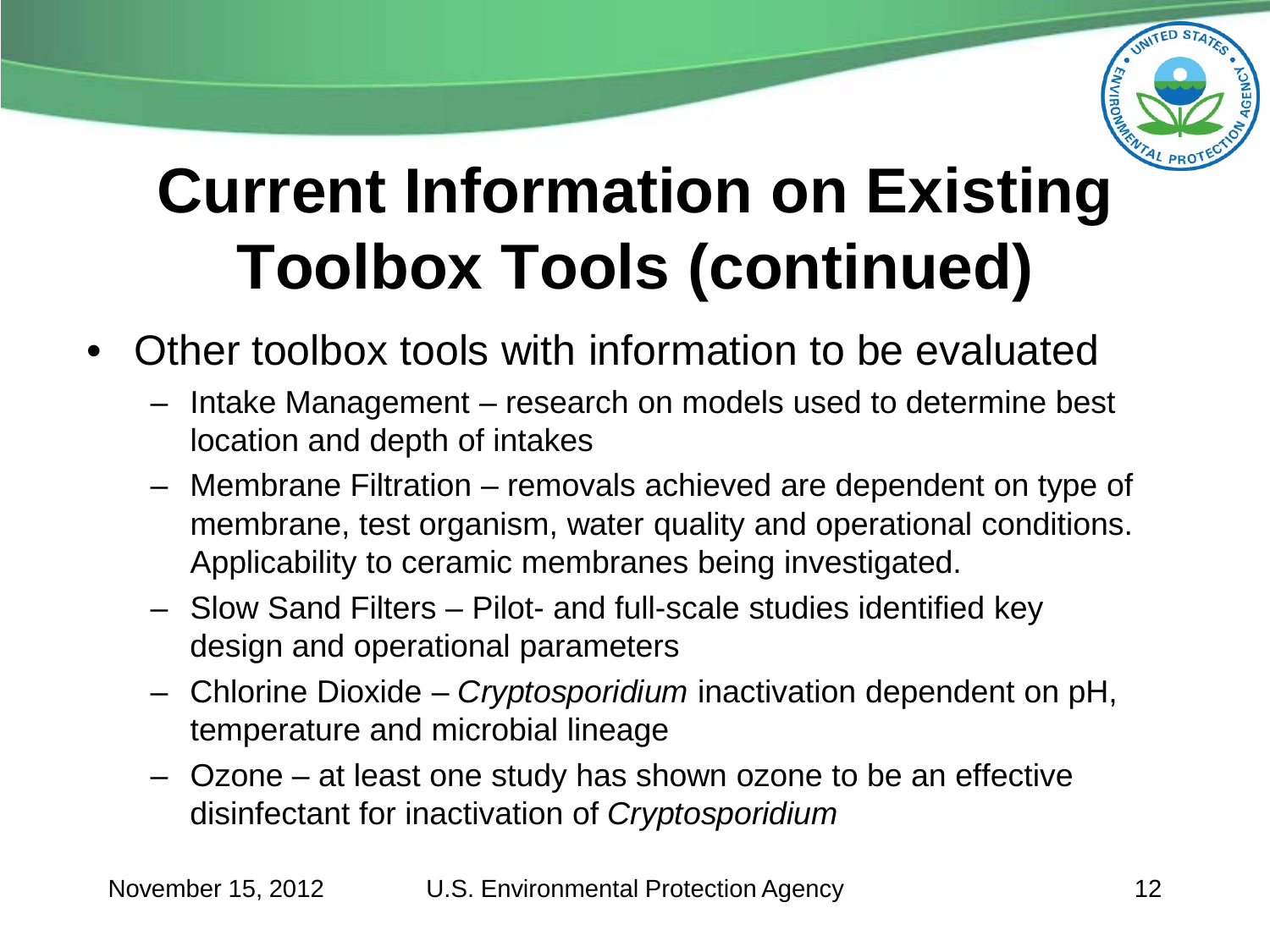

#### **Summary**

- Information from 96 PWSs indicate that the most commonly used toolbox tools are: combined filter performance and individual filter performance, UV and membrane filtration
- Recent information on tool effectiveness is available or under development for UV and river bank filtration
- EPA is compiling information on effectiveness and implementation of ozone, alternative source/intake management, membrane filtration, slow sand filters and chlorine dioxide